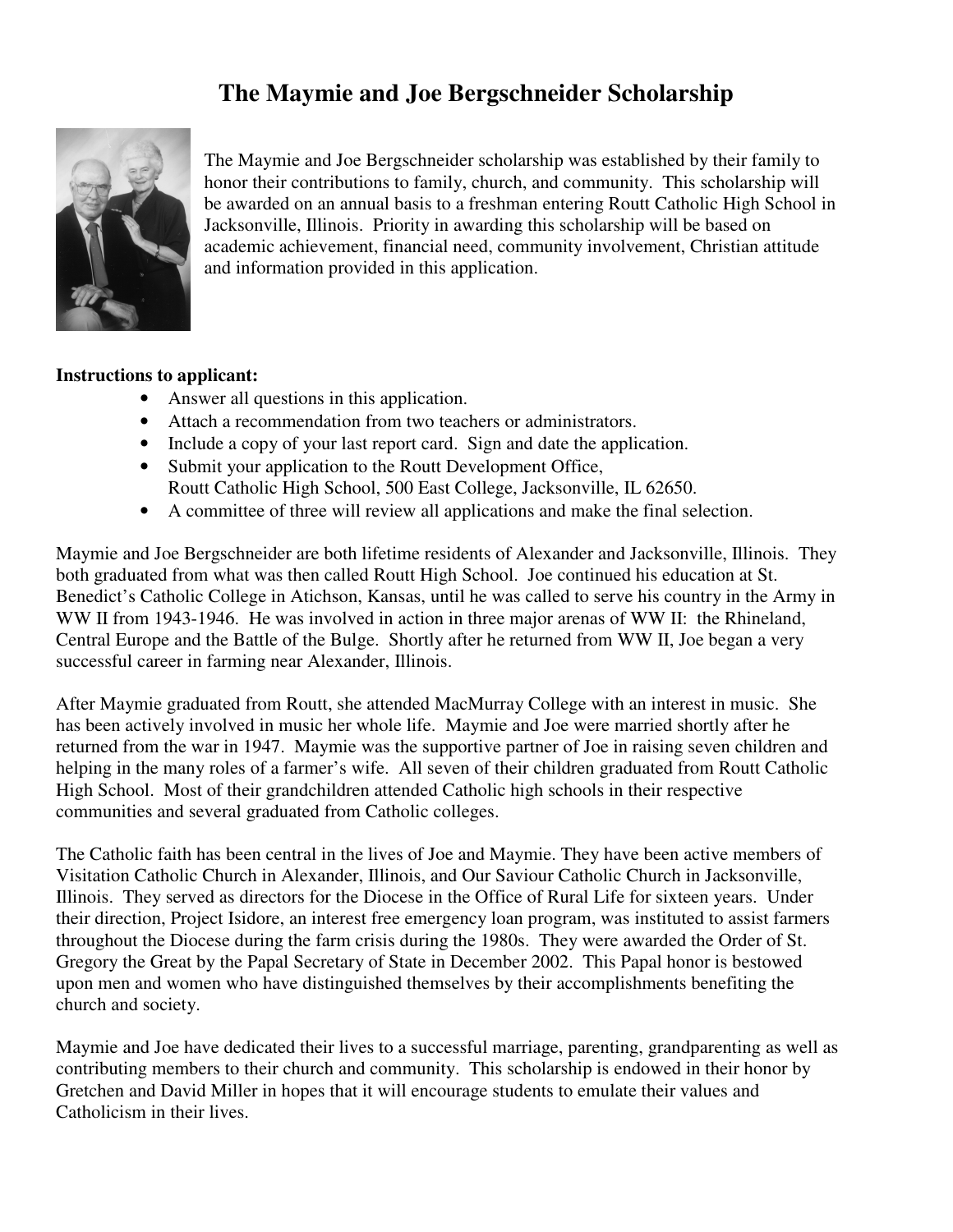## **The Maymie and Joe Bergschneider Scholarship Application**

| $\mathbf{I}$ . | Personal Information                                                                                                                                                                                                                                                                                                                                                                                                                                                 |                                         |  |  |  |
|----------------|----------------------------------------------------------------------------------------------------------------------------------------------------------------------------------------------------------------------------------------------------------------------------------------------------------------------------------------------------------------------------------------------------------------------------------------------------------------------|-----------------------------------------|--|--|--|
|                |                                                                                                                                                                                                                                                                                                                                                                                                                                                                      | Nickname                                |  |  |  |
|                |                                                                                                                                                                                                                                                                                                                                                                                                                                                                      |                                         |  |  |  |
|                | Telephone                                                                                                                                                                                                                                                                                                                                                                                                                                                            |                                         |  |  |  |
|                |                                                                                                                                                                                                                                                                                                                                                                                                                                                                      |                                         |  |  |  |
|                |                                                                                                                                                                                                                                                                                                                                                                                                                                                                      |                                         |  |  |  |
|                |                                                                                                                                                                                                                                                                                                                                                                                                                                                                      | Employer                                |  |  |  |
|                |                                                                                                                                                                                                                                                                                                                                                                                                                                                                      |                                         |  |  |  |
|                |                                                                                                                                                                                                                                                                                                                                                                                                                                                                      |                                         |  |  |  |
|                |                                                                                                                                                                                                                                                                                                                                                                                                                                                                      | Employer                                |  |  |  |
|                | List below the activities (in your school, church, or community) in which you have participated<br>and to which you have made a positive contribution. Please be specific about your contributions,<br>leadership, responsibilities, and or accomplishments. (Please tell us of the activity, position held,<br>grade you were involved in at the time of the activity and any recognition you were given. You<br>may attach a sheet if additional space is needed.) |                                         |  |  |  |
|                |                                                                                                                                                                                                                                                                                                                                                                                                                                                                      |                                         |  |  |  |
| III.           | List any honor or award you have received that is not listed above.                                                                                                                                                                                                                                                                                                                                                                                                  |                                         |  |  |  |
|                | Award/Honor                                                                                                                                                                                                                                                                                                                                                                                                                                                          | Reasons for Award/Honor<br>Year Awarded |  |  |  |
|                |                                                                                                                                                                                                                                                                                                                                                                                                                                                                      |                                         |  |  |  |
|                |                                                                                                                                                                                                                                                                                                                                                                                                                                                                      |                                         |  |  |  |
|                |                                                                                                                                                                                                                                                                                                                                                                                                                                                                      |                                         |  |  |  |